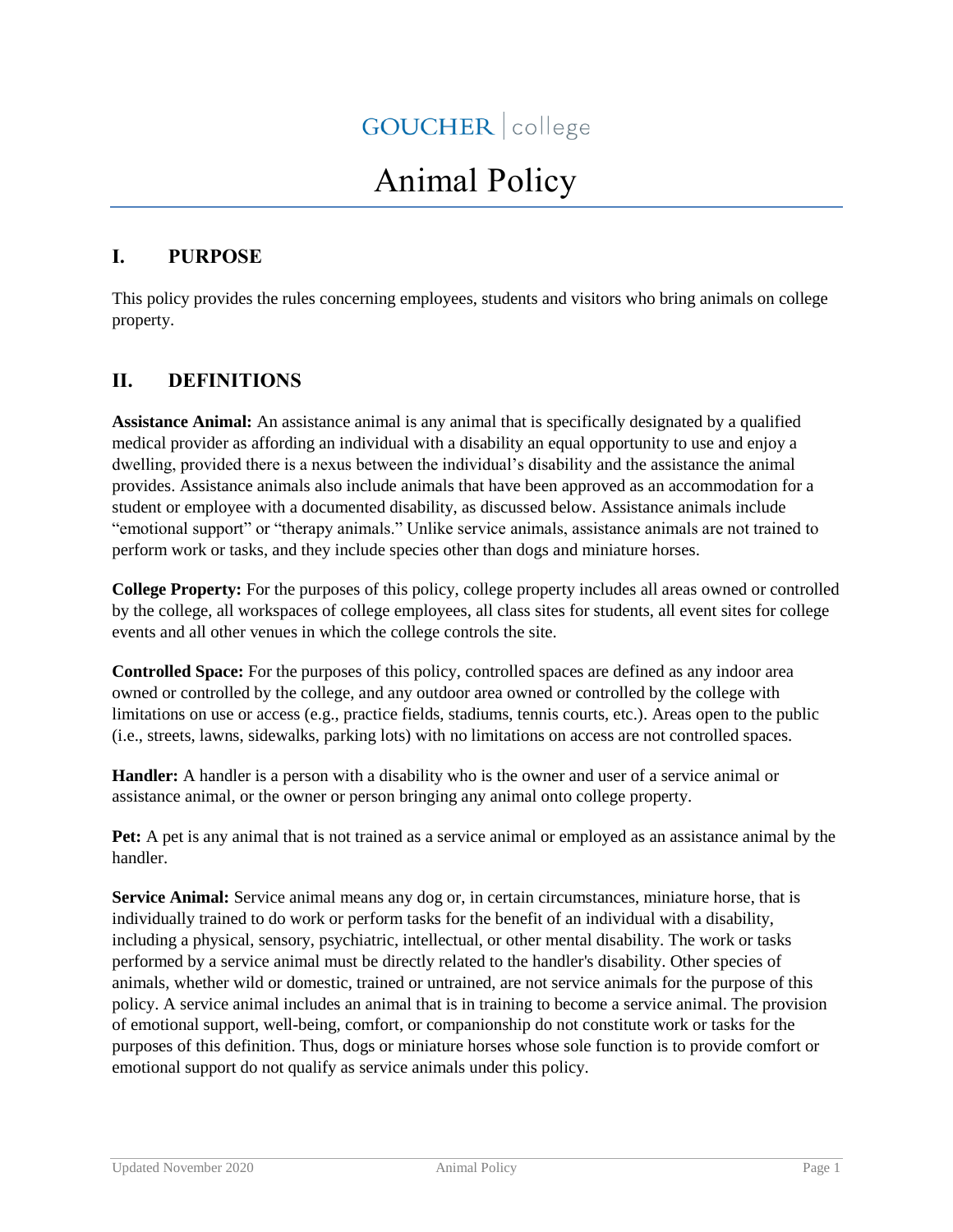# **III. APPLICABILITY**

This policy applies to all employees of the college, including all faculty and staff members; to all students; to all alumni, volunteers, donors, business representatives, contractors and others having legitimate business on college property; and to all visitors to the college. It applies to all areas of the campus and all real property and vehicles owned or controlled by the college. It applies to all animals owned or controlled by an individual.

This policy does not apply:

- To animals used in approved college research.
- To animals used in classes on campus, based on requests by faculty for such use. Nonresearch animals used in classes require prior permission from the Provost.
- To animals used in police, search and rescue operations on college property.
- To animals trained for and used in a clinical therapeutic setting on campus, such as the counseling center or ACE.

# **IV. POLICY**

#### A. Animals on Campus

Individuals on college property, including employees, affiliates, volunteers, students, alumni, donors, business representatives, contractors and visitors, are generally prohibited from bringing animals, including pets, into any buildings or other controlled spaces on college property, except:

- 1. Professional staff who are required to live in the residence halls may have pets in their apartments, under the following conditions and restrictions:
	- Professional staff are permitted to have the following types, number, and size (where applicable) of pets:
		- o one dog weighing no more than 40 pounds, or
		- o two cats, or
		- o small birds and fish, subject to the provisions stated below.
	- Dogs and cats are only permitted for those professional staff living in residence hall apartments with a private entrance that does not require the pet to be in common areas of the residence hall.
- 2. Individuals with disabilities are allowed to bring service animals and assistance animals onto college property, including controlled spaces, as provided below in sections IV. B. and IV. C.
- 3. Students may keep small birds and fish (in aquariums of ten gallons or less) in the residence halls, under the following conditions:
	- Birds must be registered with Residence Life.
	- All roommates must agree to keeping birds or fish in the room or suite.
	- The college reserves the right to limit the type and number of birds or fish permitted.
	- Pets must be contained in cages or aquariums at all times.
- 4. Equestrian program employees may bring their dogs to work in the stable area. Such dogs must remain in the stable area at all times, and must be leashed or otherwise confined at the request of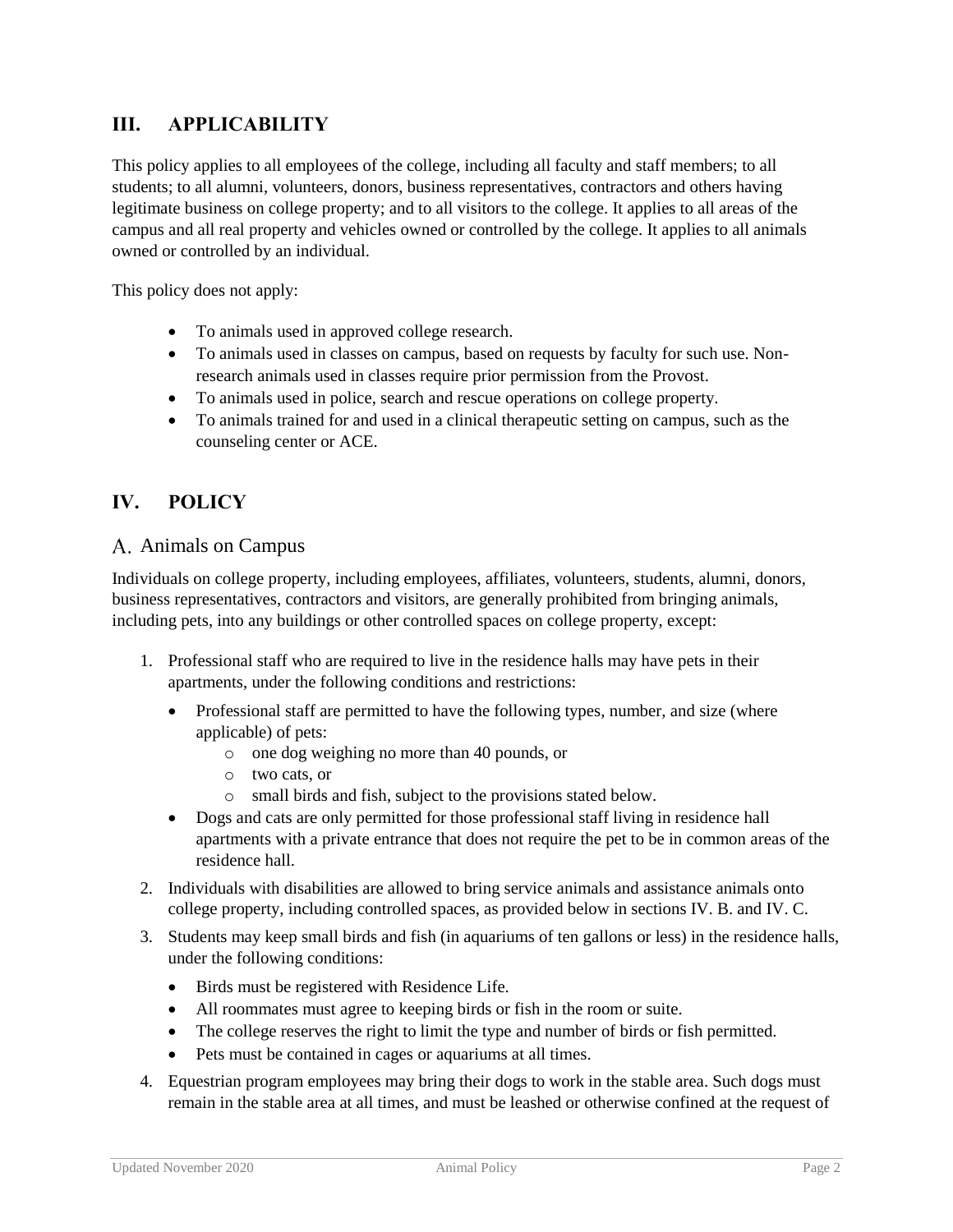other employees required to perform tasks in the stable area, such as computing services staff. Cats are permitted to live in the stable area.

- 5. Exceptions for events on campus:
	- Blessing of the Animals. Interested members of the Goucher community are welcome to bring their pets to campus to celebrate the Blessing of the Animals on a day designated by the college chaplain. Employees who are unable to bring their pets only for the blessing may bring them to work for the entire designated day, provided they have obtained the prior consent of every other employee in their work area.
	- National Bring Your Dog To Work Day. Employees may bring their dogs to work on National Bring Your Dog to Work Day, provided they have obtained the prior consent of every other employee in their work area.
- 6. Other. Other exceptions to this policy, such as bringing pets to campus for therapeutic reasons after a disturbing campus incident, may be permitted at the discretion of the Vice President and Dean of Students and the Associate Vice President for Human Resources.

#### B. Service Animals

The college welcomes the presence of trained service animals assisting people with disabilities on its campus in all areas that are open to the public, consistent with the provisions of this policy and applicable law. A service animal is generally permitted to be on college property in any place where the animal's handler is permitted to be, although there are specific locations and activities on college property where all animals are prohibited for safety and health reasons. These areas may include, but are not limited to, the following:

- 1. Private offices;
- 2. Mechanical rooms/Custodial closets.
- 3. Food service preparation areas.
- 4. Areas where protective clothing is necessary.
- 5. Research and teaching laboratories.
- 6. Areas where there is a danger to the Service Animal.
- *7. Exceptions to restricted areas may be granted on a case-by-case basis by the Vice President for Campus Operations or designee, or the program/center director responsible for the restricted area, in Consultation with the Coordinator of Accessibility Services.*

Members of the college community and visitors are prohibited from interfering in any way with a service animal, or the duties it performs. When it is not readily apparent that a dog is a service animal, Goucher employees may ask only two questions to verify the animal's status: (1) Is the dog required due to a disability? and (2) What are the tasks or work the dog has been trained to perform? Service animals are not required to wear a vest, ID tag, or specific type of harness. Individuals may not request documentation regarding the individual's disability or the training or certification of the service animal.

#### Assistance Animals

An assistance animal owned by an individual who lives in a dwelling on college property is allowed to live with the individual in the handler's residence hall room, and is allowed in outdoor areas on campus other than controlled spaces. Assistance animals are not allowed in any other buildings on college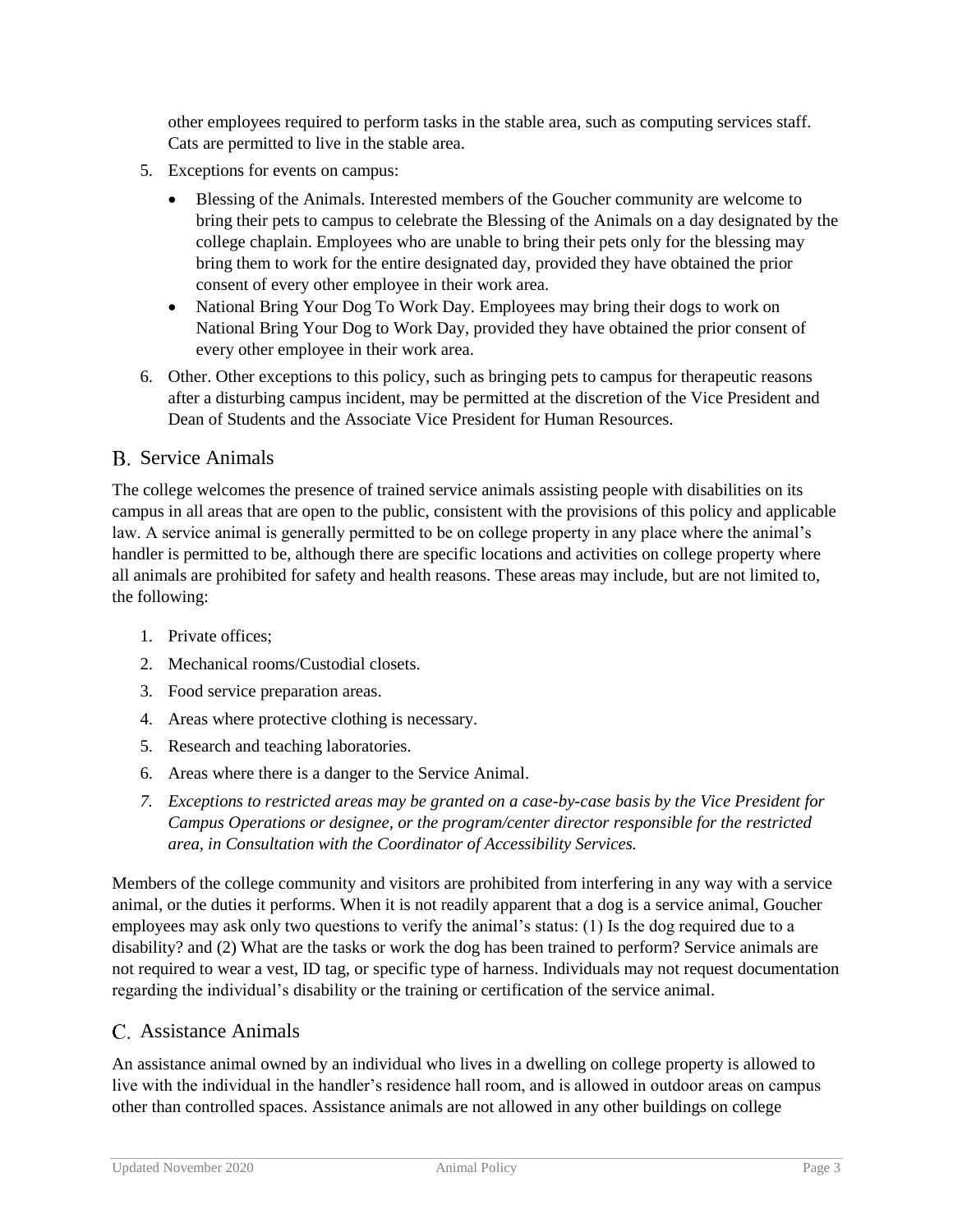property, including indoor controlled spaces and common areas of residence halls, unless they have been approved as an accommodation for a documented disability, as discussed below.

## D. Service Animals in Training

A service animal trainer may be accompanied by an animal that is being trained as a service animal in any place where an individual with a disability or a parent of a minor child with a disability has the right to be accompanied by a service animal. An animal being trained as a service animal and accompanied by a service animal trainer may be excluded from a place described in Paragraph C if admitting the animal would create a clear danger or a disturbance or physical harm to an individual in the place.

# **V. PROCEDURES**

Employee Permission for Service or Assistance Animals

- 1. **Service animals.** Employees who want to bring a service animal to work must submit a request for an accommodation to the Office of Human Resources pursuant to Goucher's policy on [reasonable accommodations for employees with disabilities.](http://www.goucher.edu/legal-counsel/all-policies-and-procedures-a-z/reasonable-accommodations-for-employees-with-disabilities)
- 2. **Assistance animals.** Employees who reside on college property and/or who wish to bring assistance animals onto college property as an accommodation for a disability must request the college's permission to keep the assistance animal in college housing or bring the animal to work. Permission will be granted only as an accommodation for a documented disability and must be arranged in advance through the Office of Residence Life, for housing, and to the Office of Human Resources for accommodation in workspaces on campus.
- B. Students Requesting Permission for Service Animals or Assistance Animals
	- 1. **Service animals (including service animals in training).** Students who wish to bring service animals onto college property need not request the college's permission to allow the presence of a service animal or service animal in training on college property, but are requested to notify the college of the need for the animal's presence in advance of coming to campus with the animal, particularly if the student resides in campus housing. This should be done through [the Office of](https://www.goucher.edu/accessibility-services/accommodations-and-services/service-and-assistance-animals)  [Accessibility Services.](https://www.goucher.edu/accessibility-services/accommodations-and-services/service-and-assistance-animals) The student may be asked whether the animal is needed because of a disability, and what work or task the animal has been trained to perform. If the student needs any other accommodations while attending the college, documentation of the disability and a request for accommodations must be made as provided on the college [website.](http://www.goucher.edu/student-life/accessibility-services/disclosing-and-documenting-a-disability)
	- 2. **Assistance animals in housing.** Students who reside on college property and who wish to bring assistance animals onto college property as an accommodation for a disability must request the college's permission to keep the assistance animal in college housing by obtaining approval through the [Housing Accommodation Request](http://www.goucher.edu/student-life/accessibility-services/accommodations-and-services/housing-accommodations) process in advance of bringing the animal onto college property.

Requests to keep an assistance animal in the residence halls must include documentation from a licensed physician, mental health provider or other reliable third party that provides sufficient information for the college to determine that:

• the individual qualifies as a person with a disability (i.e., has a physical or mental impairment that substantially limits one or more major life activities);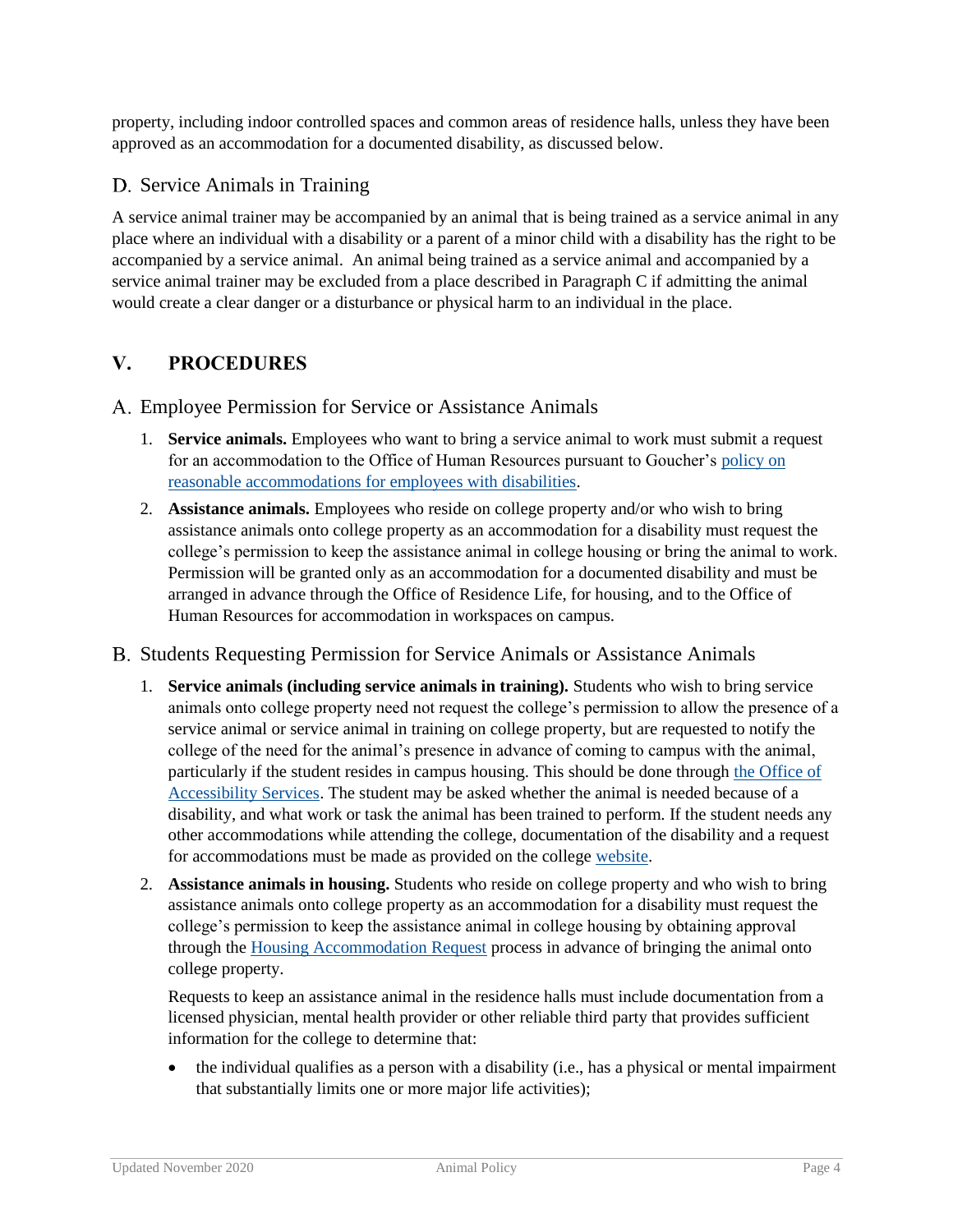• the assistance animal is necessary to afford the person with a disability an equal opportunity to use and enjoy college housing; the letter must include information about the relationship between the person's disability and the assistance that the animal provides.

#### **A sample provider letter is attached to this policy.**

3. **Evaluating Requests for Assistance Animals in Housing.** The Office of Accessibility Services, in consultation with the Director of Residence Life and other appropriate college personnel, will determine whether to grant the request for an assistance animal in campus housing. The request will be considered unreasonable, and will not be granted if: (1) imposes an undue financial and/or administrative burden; (2) fundamentally alters college housing policies; (3) poses a direct threat to the health and safety of others or would cause substantial property damage to the property of others, including college property; and/or (4) is otherwise unreasonable to the operation of the college.

The Director of Residence Life may consider the following factors, among others, as evidence in determining whether the presence of the animal is reasonable or in the making of housing assignments for individuals with assistance animals:

- The size of the animal is too large for available assigned housing space;
- The animal's presence would force another individual from individual housing (e.g., other individual has serious allergies);
- The animal's presence otherwise violates individuals' right to peace and quiet enjoyment;
- The animal is not housebroken or is unable to live with others in a reasonable manner;
- The animal's vaccinations are not up to date;
- The animal poses or has posed in the past a direct threat to the individual or others such as aggressive behavior towards or injuring the individual or others; or
- The animal causes or has caused excessive damage to housing beyond reasonable wear and tear.

#### *Students are not allowed to take the assistance animal outside of their assigned room or the common areas of their assigned residence hall and may not bring them into other buildings on campus, including classrooms, libraries, administrative buildings, dining facilities, or any controlled outdoor spaces, unless approved to do so pursuant to paragraph 4, below.*

4. **Assistance animals in other college spaces.** Students who wish to bring assistance animals onto college property other than their own campus housing unit as an accommodation for a documented disability must submit a request for an accommodation through the Office of Accessibility Services.

### Visitors

Visitors, including alumni, event attendees, seminar participants, potential students and families on campus tours, vendors and other business visitors to the college property, and all other college property guests, are not required to receive permission from the college prior to bringing a service animal onto college property. The department or office the visitor wishes to visit, or the office sponsoring the event the visitor wishes to attend, should be contacted in advance if the visitor has any questions about the rules concerning the presence of a service animal at a specific event or in a specific location on campus. Questions may also be addressed to the [Title IX Coordinator.](mailto:TitleIXCoordinator@goucher.edu) A visitor to the college who is accompanied by a service animal may be denied entrance to a specific event or location if the presence of the animal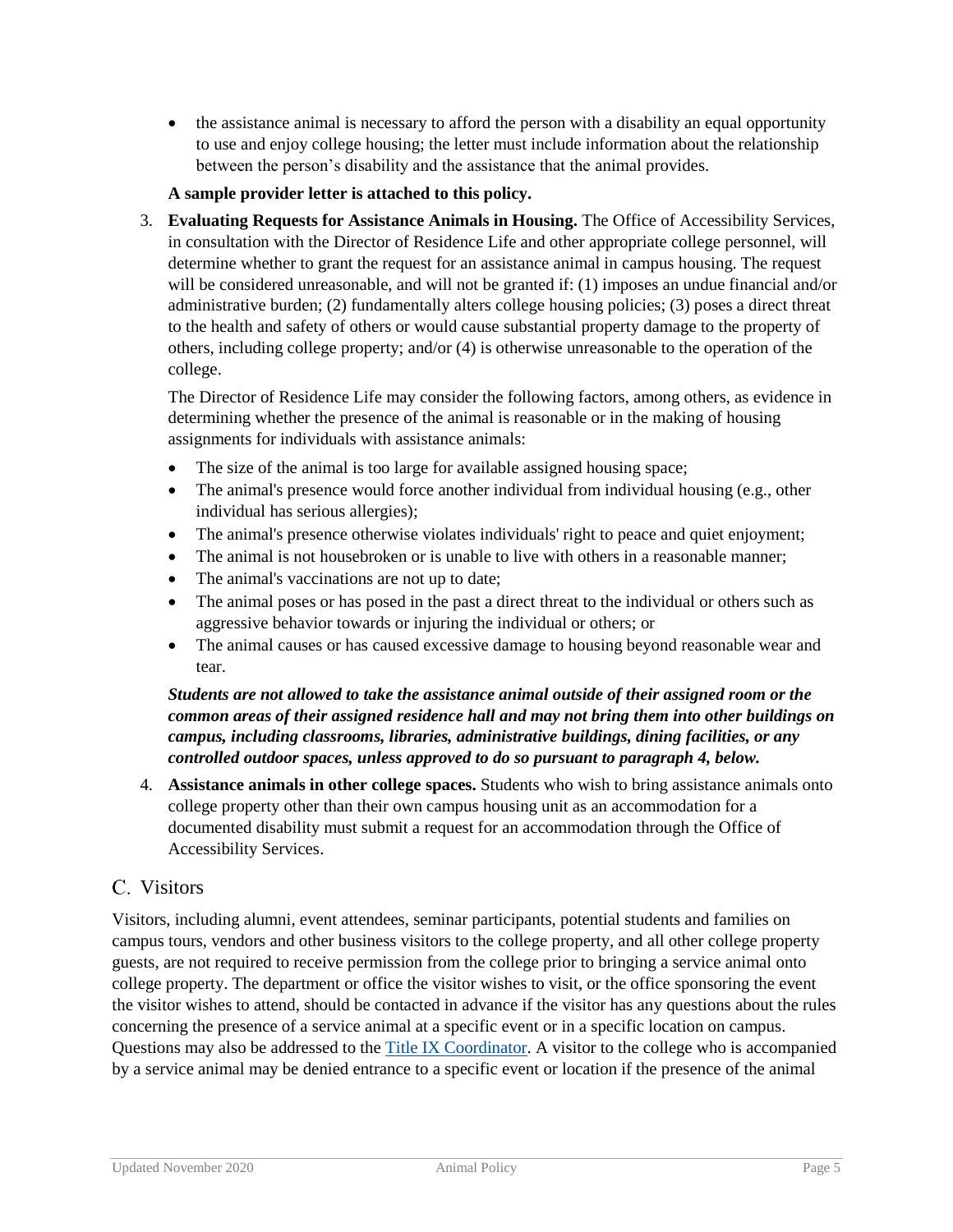would interfere with the safe and normal operation of the college, would pose a risk to the animal or is otherwise not allowed.

Visitors are not authorized to bring assistance animals or pets into any college buildings, or into other controlled spaces on college property.

# D. Animal Free Zones

The college reserves the right to designate certain areas, including floors, of the residence halls, as animal-free zones if necessary to accommodate the needs of individuals with disabilities that make it impractical or impossible for such individuals to live near animals, e.g., individuals with allergies and/or fears related to animals.

# Appeals and Grievances

Any employee who feels that they have been unfairly denied the ability to bring a service animal onto college property or to a particular area of college property, or who feels that they have been unfairly denied the ability to have an assistance animal in a college residence or the workplace, may file a complaint under the college's [Nondiscrimination Policy.](http://www.goucher.edu/legal-counsel/all-policies-and-procedures-a-z/nondiscrimination-notice-and-policy) Students who believe they have been unfairly denied the ability to bring a service animal onto college property or to a particular area of college property, or who feel that they have been unfairly denied the ability to have an assistance animal in a college residence or in other spaces on campus, may file an appeal under the college's [Disability](http://www.goucher.edu/experience/accessibility-services/)  [Accommodation Appeal Policy For Students.](http://www.goucher.edu/experience/accessibility-services/)

# **VI. RESPONSIBILITIES**

A service animal, assistance animal or pet must be personally supervised by the handler, and the handler must retain full control of the animal at all times while on college property, except for service or assistance animals left in the handler's college residence by the handler. The animal may only be left unattended in the residence hall for reasonable periods of time, as determined by the director of residence life. An assistance or service animal left for longer than a reasonable period of time may be impounded at the direction of the Office of Campus Safety. A handler who leaves their service or assistance animal unattended for longer than a reasonable period of time will receive one warning, and if the behavior occurs a second time, the handler will be required to remove the animal from campus and prohibited from bringing the animal back onto college property.

Animals may not be tied or tethered to any college property, including but not limited to buildings, railings, bike racks, fire hydrants, fences, sign posts, benches and trees, and may not be allowed to run loose anywhere on campus.

Animals must not be allowed to disrupt or interfere with college activities including, but not limited to, teaching, research, service or administrative activities. If the animal is unruly or disruptive, or if the handler fails to maintain control of the animal, the handler must regain control immediately or remove the animal from the college property. If the improper behavior continues or happens more than once, the handler may be prohibited from bringing the animal onto college property, to be determined on a case-bycase basis by the Director of Campus Safety or designee, or the program/center director responsible for the area, as most appropriate. In the event an animal is banned, the college will engage as needed in a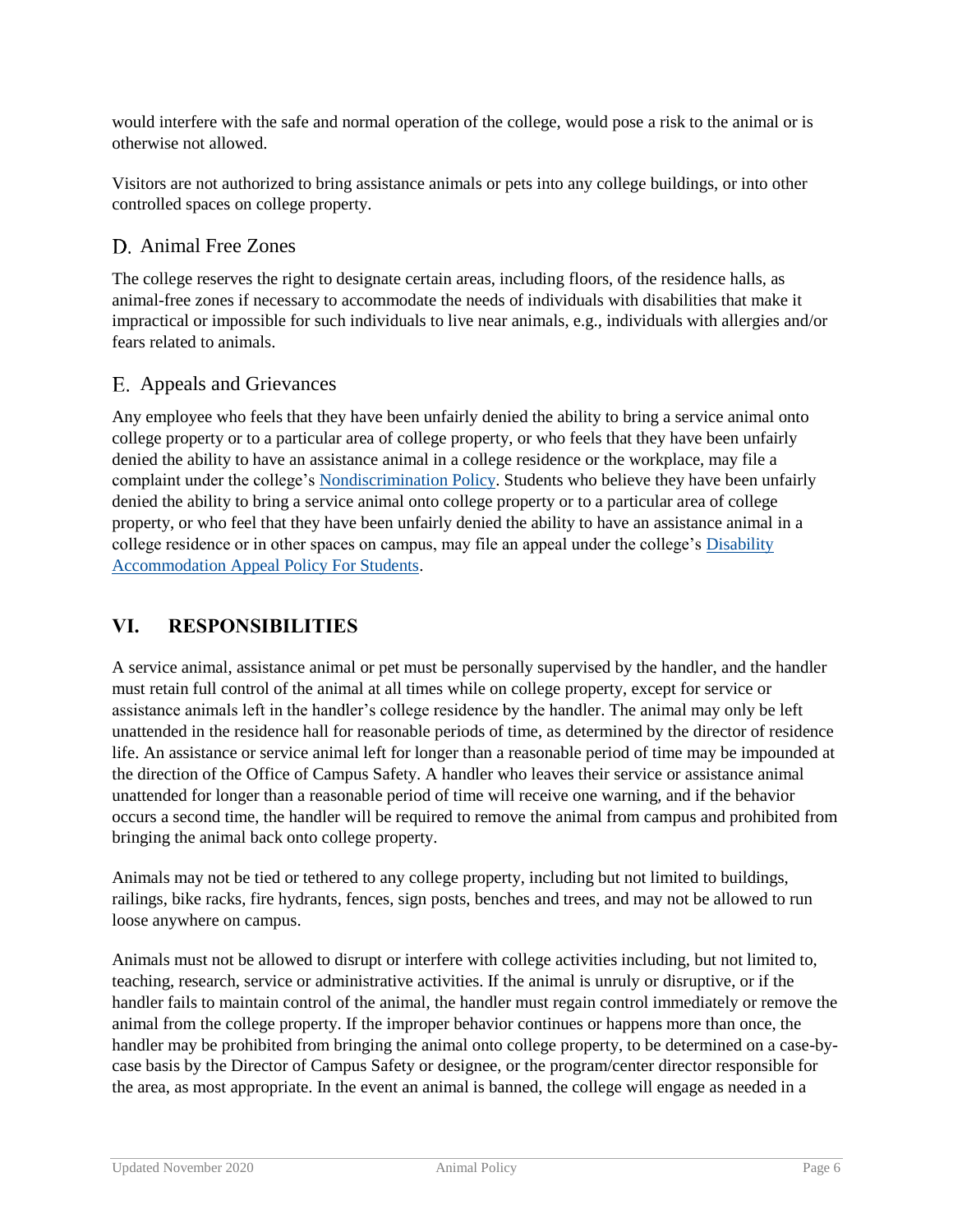good faith process with the individual to determine if other accommodations will effectively allow the individual to participate in the program, service, or activity.

College personnel shall not be required to provide care or food for any assistance animal, including, but not limited to, removing the animal during emergency evacuation for events such as a fire alarm. Emergency personnel will determine whether to remove the animal and may not be held responsible for the care, damage to, or loss of the animal. Additionally, assistance animals may not be left overnight in college housing to be cared for by any individual other than the owner. If the owner is to be absent from their residence hall overnight or longer, the animal must accompany the owner. The owner will also be required to designate a third party as an emergency contact to care for the animal in the event the owner is unable to do so because of a medical, or other emergency.

All handlers are responsible for compliance with state and local laws concerning animals (including registration, vaccinations, and tags), and to show proof of such compliance upon request, for controlling their animals, for cleaning up any waste created by the animal, and for any damage caused by the animal to persons or property while on college property. This includes fees for clean-up and disposal of animal waste or replacement and repair of college or other individuals' assets, including grounds, personal property and improvements, and the remediation of flea infestation. If the handler fails to clean up after the animal or the animal causes damage to property, the handler may be prohibited from bringing the animal onto college property.

Handlers must sign the form entitled "Responsibility of Persons Living in the Residence Halls with Service or Assistance Animals" prior to residing in the residence hall with the animal. The form will be maintained by the director of Residence Life.

# **VII. RESTRICTIONS APPLICABLE TO SERVICE AND ASSISTANCE ANIMALS**

The college may pose some restrictions on, and may even exclude, a service animal or assistance animal in certain instances. Restrictions or exclusions will be considered on a case-by-case basis in accordance with applicable laws, but an animal may be excluded if:

- it is out of control and effective action is not taken to control it;
- it is not housebroken;
- it poses a direct threat to the health or safety of others that cannot be reduced or eliminated by reasonable modifications; or
- its presence fundamentally alters the nature of a program, service or activity.

In considering whether an animal poses a direct threat to the health or safety of others, the college will make an individualized assessment, based on reasonable judgment, current medical knowledge, or the best available objective evidence, to determine:

- the nature, duration, and severity of the risk;
- the probability that the potential injury will actually occur; and
- whether reasonable modifications of policies, practices, or procedures will mitigate the risk.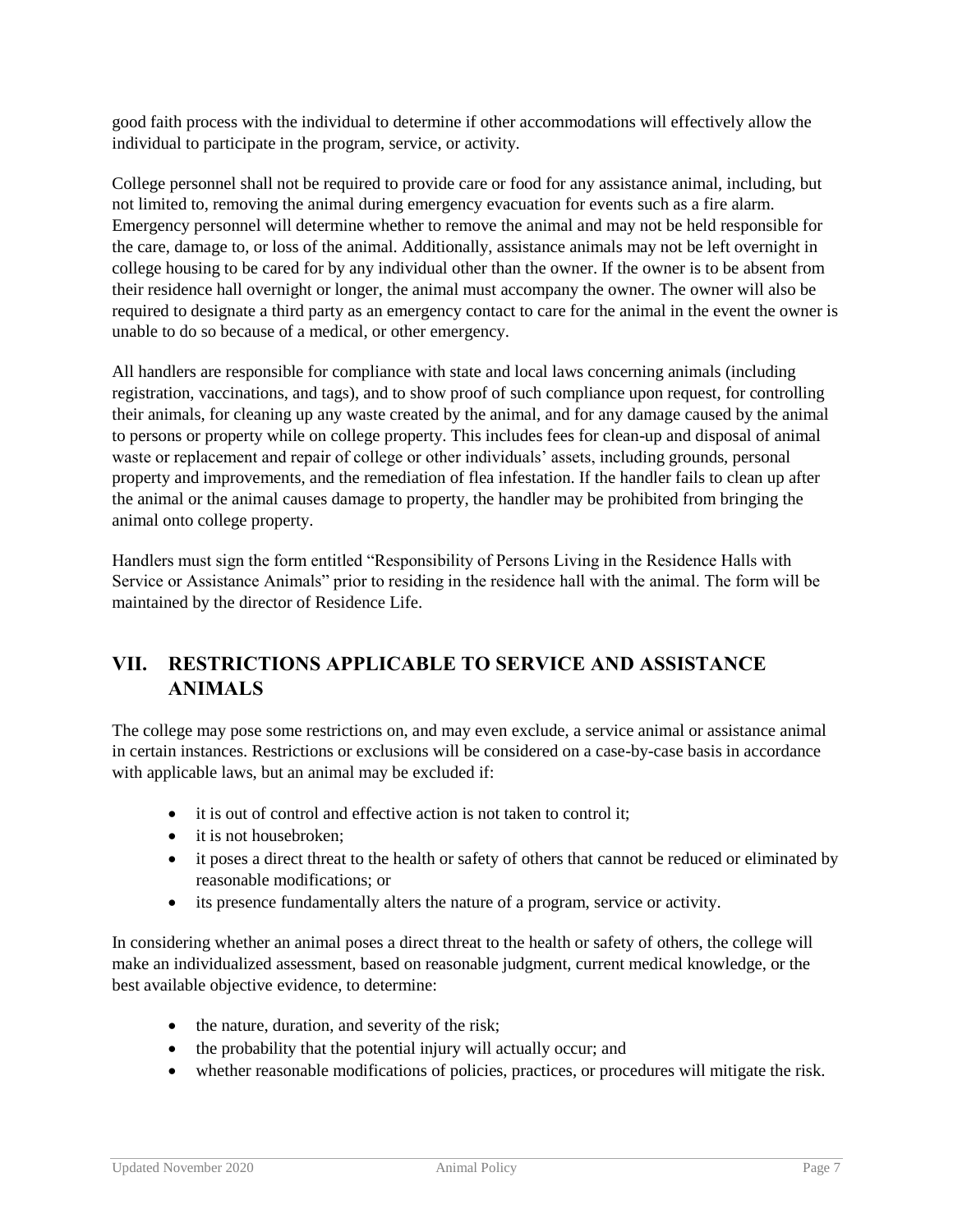# **VIII. SANCTIONS**

Any member of the college community who interferes with a service animal or the duties it performs, or with an assistance animal, may face sanctions under appropriate misconduct charges.

Sanctions for violations of this policy by handlers will be commensurate with the severity and/or frequency of the offense and may include termination of employment, dismissal of a student, or banning an animal from college property. If a service or assistance animal is banned from college property, the individual with a disability will have the right to engage in a deliberative process to determine if effective participation can occur with other appropriate accommodations.

Any animal found unattended in or on any college property (other than an assistance or service animal in a handler's residence left for a reasonable period of time) may be impounded by the college Office of Campus Safety. Owners of impounded animals will be held responsible for payment of any impound and/or license fees required to secure the release of their animals.

Any handler whose animal causes damage to property may be charged for replacement and repair of college or other individuals' assets, including grounds, personal property and improvements.

# **IX. RESPONSIBLE OFFICIAL**

The official responsible for implementing and updating this policy is the [Accessibility Services](mailto:access@goucher.edu)  [Coordinator.](mailto:access@goucher.edu)

# **X. HISTORY**

Updated: January 2017, November 2020